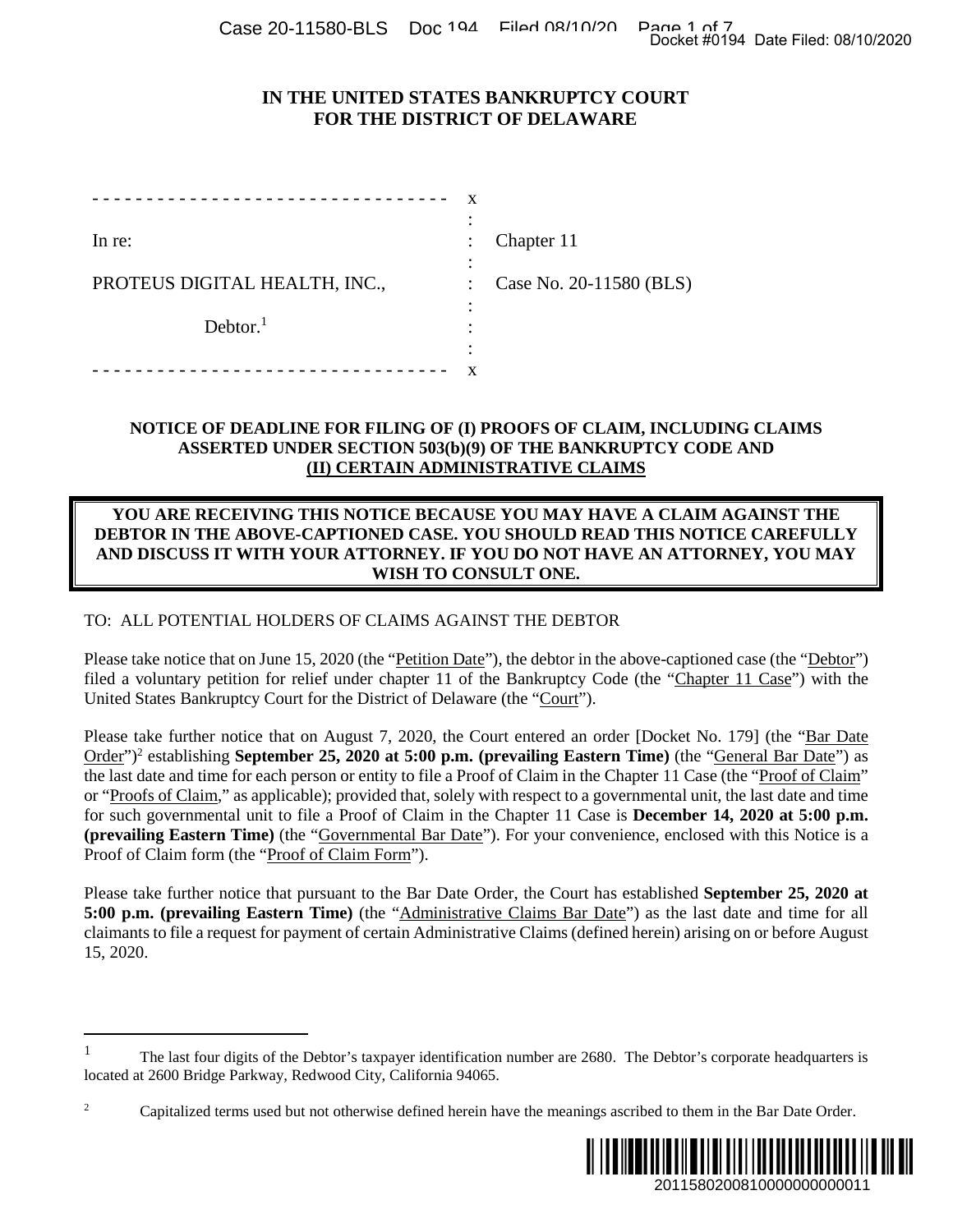#### **THE FACT THAT YOU HAVE RECEIVED THIS NOTICE DOES NOT MEAN THAT YOU HAVE A CLAIM AGAINST THE DEBTOR OR THAT THE DEBTOR BELIEVES THAT YOU HAVE A CLAIM AGAINST THE DEBTOR.**

Please take further notice that the Bar Date Order and the procedures set forth therein and herein for the filing of Proofs of Claim apply to all Claims (the holder of any such Claim, a "claimant") that arose, or are deemed to have arisen, prior to the Petition Date, regardless of their character or nature, whether secured or unsecured, priority or non-priority, liquidated or unliquidated, fixed or contingent, including, without limitation, Claims entitled to administrative priority status under section 503(b)(9) of the Bankruptcy Code, no matter how remote or contingent.

As used in this Notice, the term "creditor" has the meaning given to it in section 101(10) of the Bankruptcy Code, and includes all persons, entities, estates, trusts, governmental units and the United States Trustee. In addition, the terms "persons," "entities" and "governmental units" are defined in sections 101(41), 101(15) and 101(27) of the Bankruptcy Code, respectively.

As used in this Notice, the term "Claim" or "Claims" has the meaning given to it in section 101(5) of the Bankruptcy Code, and includes as to or against the Debtor: (a) any right to payment, whether or not such right is reduced to judgment, liquidated, unliquidated, fixed, contingent, matured, unmatured, disputed, undisputed, legal, equitable, secured or unsecured; or (b) any right to an equitable remedy for breach of performance if such breach gives rise to a right to payment, whether or not such right to an equitable remedy is reduced to judgment, fixed, contingent, matured, unmatured, disputed, undisputed, secured or unsecured.

## **ALL CLAIMS (OTHER THAN ADMINISTRATIVE CLAIMS)**

## **A. PROOFS OF CLAIM AND MANNER OF FILING**

Except as otherwise provided herein, any person or entity that has or seeks to assert a Claim which arose, or is deemed to have arisen, prior to the Petition Date, including, without limitation, a Claim under section 503(b)(9) of the Bankruptcy Code, **MUST FILE A PROOF OF CLAIM ON OR BEFORE THE APPLICABLE BAR DATE** in order to potentially share in the Debtor's estate. For the avoidance of doubt, pursuant to Bankruptcy Rule 3003(c)(2), any claimant who asserts a Claim that arose, or is deemed to have arisen, prior to the Petition Date and whose Claim is either (a) not listed on the Debtor's Schedules or (b) is listed on the Schedules as disputed, contingent or unliquidated, shall be required to file a Proof of Claim on or prior to the applicable Bar Date in order to potentially share in the Debtor's estate. Under the Bar Date Order, the filing of an original, written Proof of Claim Form, or the electronic submission of a Proof of Claim Form shall be deemed to satisfy the procedural requirements for the assertion of administrative priority Claims under section 503(b)(9) of the Bankruptcy Code. All other administrative Claims under section 503(b) of the Bankruptcy Code must be made by separate requests for payment in accordance with section 503(a) of the Bankruptcy Code and shall not be deemed proper if made by Proof of Claim. **Claims under section 503(b)(9) of the Bankruptcy Code must be filed by the General Bar Date**. Acts or omissions of the Debtor that occurred or arose before the Petition Date may give rise to Claims that must be filed by the applicable Bar Date, notwithstanding that such Claims may not have matured, are contingent or have not become fixed or liquidated prior to or as of the Petition Date.

## **i. Claims for Which A Proof of Claim Need Not be Filed**

Notwithstanding the above, holders of the following Claims are not required to file a Proof of Claim on or before the applicable Bar Date solely with respect to such claim:

 $(a)$ any person or entity that has already filed a properly supported and executed Proof of Claim against the Debtor with either KCC or the Clerk of the Court for the United States Bankruptcy Court for the District of Delaware in a form substantially similar to the Proof of Claim Form;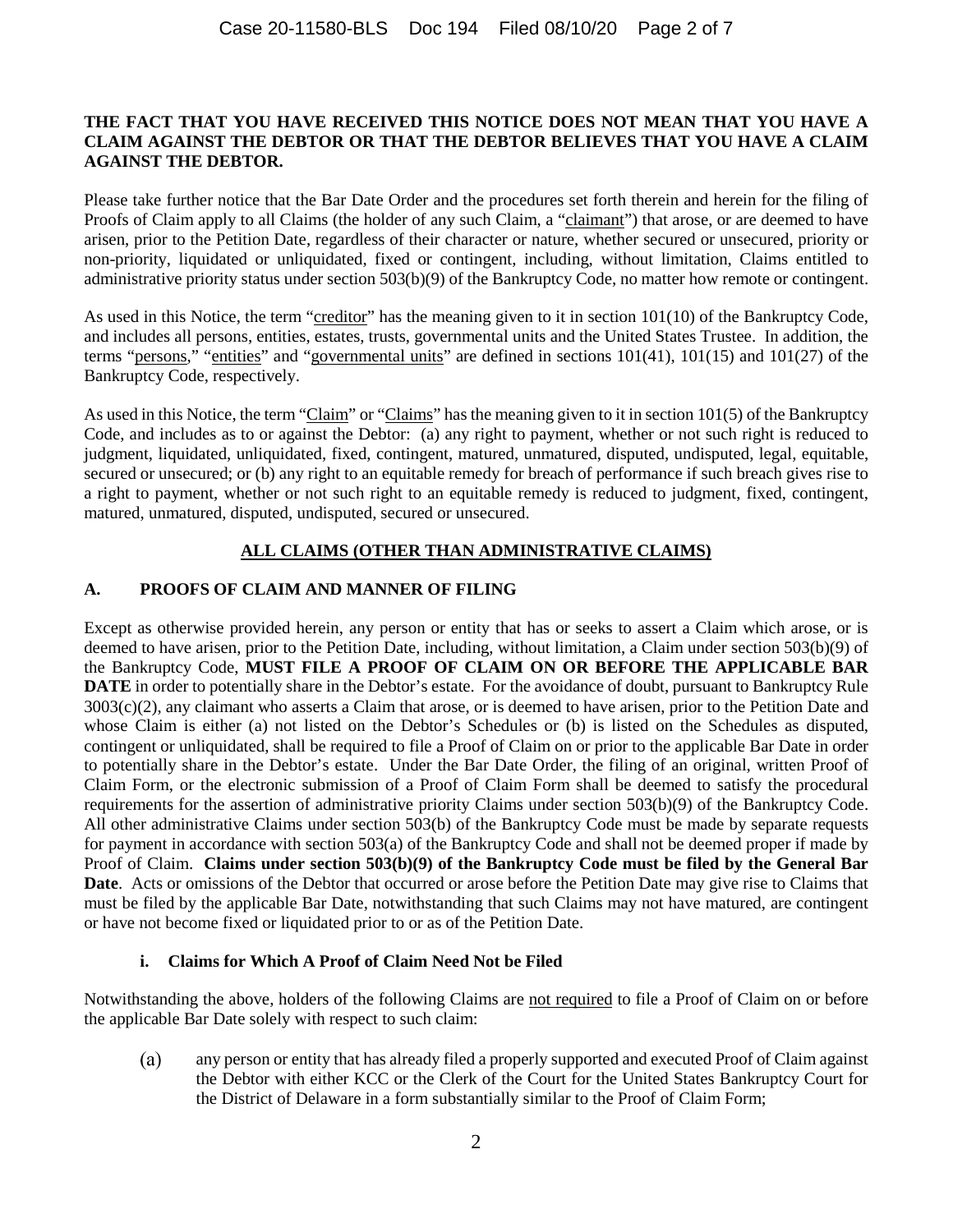- (b) any person or entity (i) whose claim is listed in the Schedules or any amendments thereto, and (ii) whose claim is not described therein as "disputed," "contingent," or "unliquidated," and (iii) who does not dispute the amount, priority, or characterization of its claim (including that the claim is an obligation of the Debtor against which the claim is scheduled) as set forth in the Schedules;
- $(c)$ any person or entity whose claim has previously been allowed by order of the Court, including those claims specifically allowed pursuant to the *Final Order Under 11 U.S.C. §§ 105, 361, 362, 363, and 507, and Bankruptcy Rules 2002, 4001, and 9014 (I) Authorizing Debtor to Use Cash Collateral, (II) Granting Adequate Protection to Secured Lender, and (III) Scheduling a Final Hearing Pursuant to Bankruptcy Rule 4001(b)* [Docket No. 124];
- $(d)$ any person or entity that holds a claim for which specific deadlines other than the Bar Dates have been fixed by an order of the Court entered on or prior to the applicable Bar Date;
- $(e)$ current and former employees, officers and directors of the Debtor who were employed by the Debtor on the Petition Date and who are listed in the Schedules as having a contingent and/or unliquidated claim; *provided*, *however*, that to the extent the Debtor amends the Schedules to fix the amount of such claim, such employee, officer or director must file a Proof of Claim, if necessary, by the Amended Schedules Bar Date; *provided, further*, that any former employee, officer or director of the Debtor who was not employed by the Debtor on the Petition Date must file Proofs of Claim on or before the General Bar Date unless another exception in this paragraph applies;
- $(f)$ any present or former employee of the Debtor, solely with respect to any claim based on the payment of an obligation arising in the ordinary course of business as a wage, commission or benefit and previously authorized to be paid by the interim and final orders granting the *Debtor's Motion for Interim and Final Orders Pursuant to 11 U.S.C. §§ 105(a), 363, 507(a), 541, 1107(a) and 1108, Fed. R. Bankr. P. 6003 and 6004, to, Inter Alia, (I) Authorize, But Not Direct, the Debtor to Pay Prepetition Wages, Compensation and Employee Benefits; (II) Authorize, But Not Direct, the Debtor to Continue Certain Employee Benefit Programs in the Ordinary Course; (III) Authorize All Banks to Honor Prepetition Checks for Payment of Prepetition Employee Obligations; and (IV) Grant Other Related Relief.* [Docket No. 3];
- $(g)$ any entity whose claim asserts a right to payment or performance solely against a non-Debtor affiliate of the Debtor;
- $(h)$ any person or entity whose claim has already been paid in full by the Debtor in accordance with the Bankruptcy Code or in accordance with an order of the Court;
- $(i)$ any wholly-owned, direct or indirect non-debtor subsidiary or affiliate of the Debtor asserting a claim against the Debtor; and
- $(j)$ any person or entity whose claim has been allowed by an order of the Court entered on or before the applicable Bar Date.

**Please take notice that any claimant exempted from filing a Proof of Claim for a claim as described in the list above must still properly and timely file a Proof of Claim for any other claim that does not fall within the exemptions described in the list above.**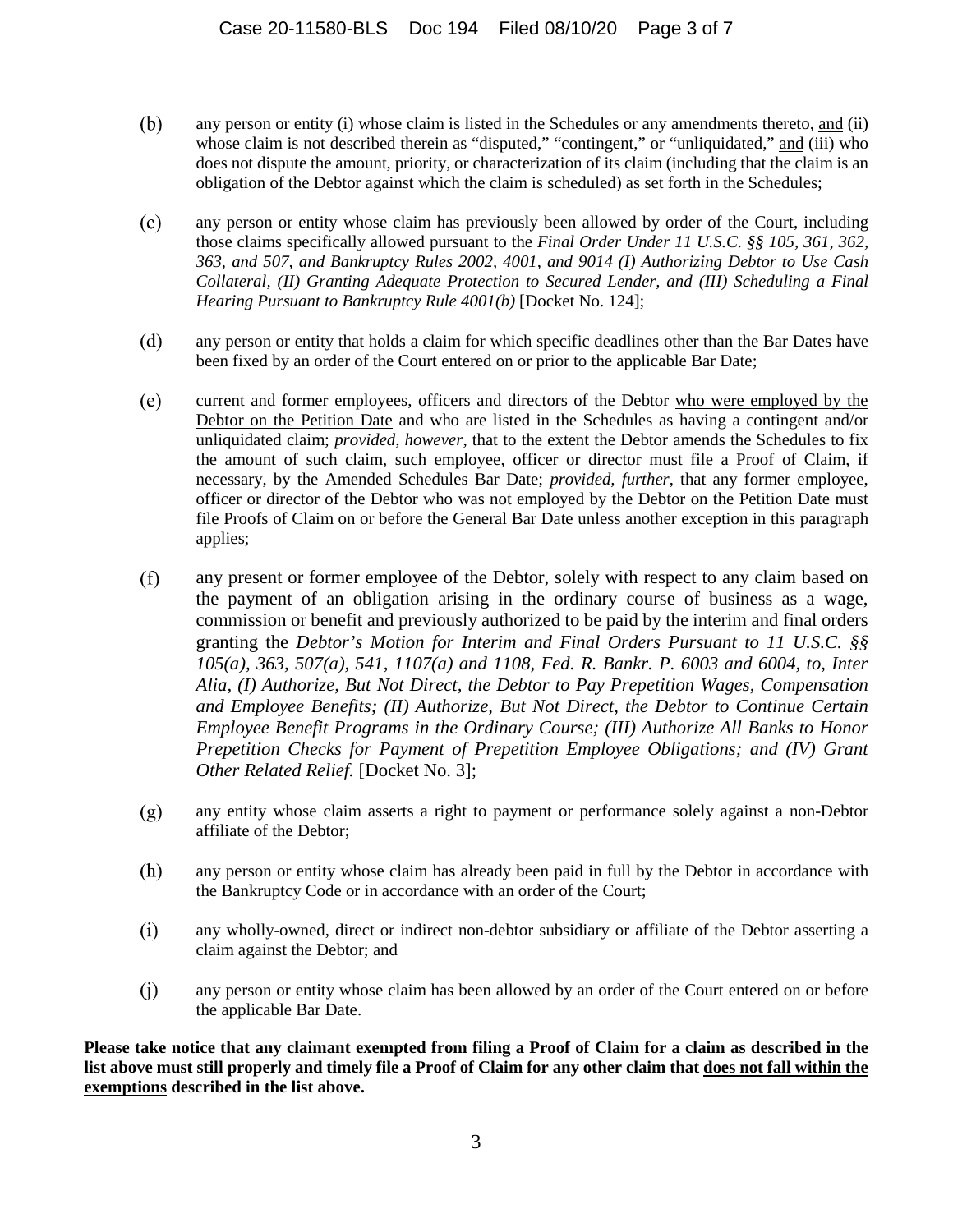### **ii. Claims Arising from Rejected Executory Contracts or Unexpired Leases**

Any person or entity that holds a Claim that arises from the rejection of an executory contract or unexpired lease must file a Proof of Claim based on such rejection by the later of (a) the General Bar Date or (b) 5:00 p.m. (Prevailing Eastern Time) on the date that is thirty (30) days from the date that the Debtor provide written notice of the rejection date to the affected creditor (unless the order authorizing such rejection provides otherwise) (the "Rejection Bar Date").

### **iii. Amendment to the Schedules**

You may be listed as the holder of a Claim in the Schedules. The Schedules are available free of charge on KCC's website at http://www.kccllc.net/proteus. If you rely on the Schedules, it is your responsibility to determine that your Claim is accurately listed in the Schedules. As described above, if (a) you agree with the nature, amount and status of your Claim as listed in the Schedules and (b) your Claim is NOT described as "disputed," "contingent," or "unliquidated," then you are not required to file a Proof of Claim in this Chapter 11 Case with respect to such Claim. Otherwise, or if you decide to file a Proof of Claim, you must do so before the applicable Bar Date in accordance with the procedures set forth in this Notice and the Bar Date Order.

If the Debtor amends its Schedules, then the Bar Date for those creditors affected by any such amendment shall be the later of (a) the General Bar Date or (b) 5:00 p.m. (Prevailing Eastern Time) on the date that is thirty (30) days from the date that the Debtor provided written notice to the affected creditor that the Schedules have been amended (the "Amended Schedules Bar Date" and, together with the General Bar Date, Governmental Bar Date, and Rejection Bar Date, the "Bar Dates," and each a "Bar Date").

## **B. WHEN AND WHERE TO FILE PROOFS OF CLAIM**

All claimants must submit (by overnight mail, courier service, hand delivery, regular mail or in person) an original, written Proof of Claim that substantially conforms to the Official Bankruptcy Form No. B410 or the enclosed Proof of Claim Form so as to be **actually received** by Kurtzman Carson Consultants LLC ("KCC"), the Debtor's claims and noticing agent, by no later than 5:00 p.m. (Prevailing Eastern Time) on or before the applicable Bar Date at the following address:

Proteus Digital Health Claims Processing Center c/o KCC 222 N. Pacific Coast Highway, Suite 300 El Segundo, CA 90245

Alternatively, claimants may submit a Proof of Claim electronically through the electronic Claims filing system available at https://epoc.kccllc.net/proteus.

Proofs of Claim will be deemed timely filed only if actually received by KCC on or before the applicable Bar Date. Proofs of Claim may not be delivered by facsimile, telecopy, or electronic mail transmission. Any facsimile, telecopy, or electronic mail submissions will not be accepted and will not be deemed filed until a Proof of Claim is submitted to KCC by overnight mail, courier service, hand delivery, regular mail or in person or through the electronic filing system described above. Claimants wishing to receive acknowledgment that their original, written Proofs of Claim were received by KCC must submit (i) a copy of the Proof of Claim and (ii) a self-addressed, stamped envelope (in addition to the original Proof of Claim sent to KCC).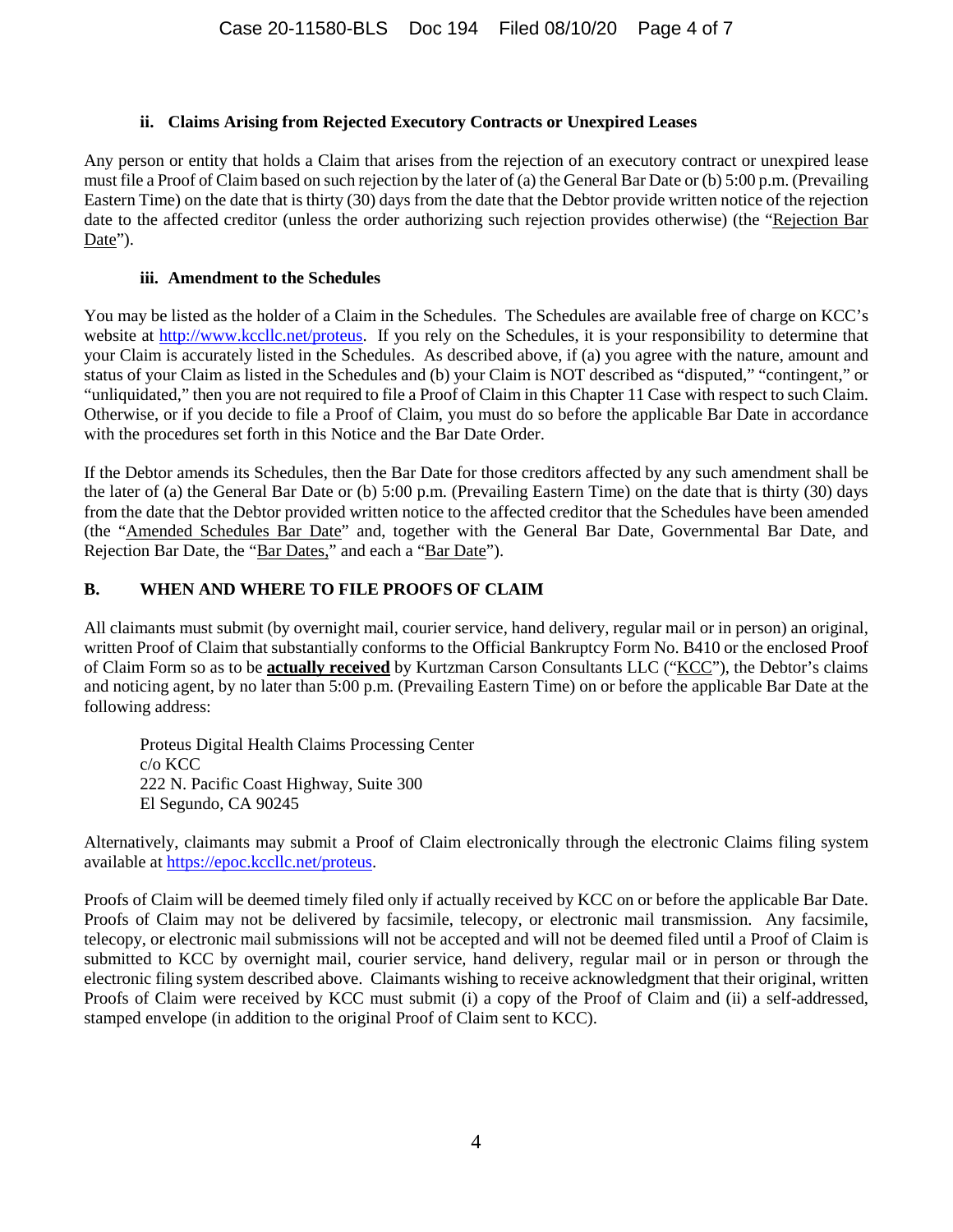# **C. CONTENTS OF A PROOF OF CLAIM**

As noted above, the Debtor is enclosing a Proof of Claim Form for use in this Chapter 11 Case, or you may use another Proof of Claim form that substantially conforms to Official Bankruptcy Form No. B410. The Proof of Claim Form is available free of charge on KCC's website at http://www.kccllc.net/proteus.

If your Claim listed in the Debtor's Schedules, the Proof of Claim Form sent to you will indicate how the Debtor has scheduled your Claim in the Schedules, including (a) the amount of the scheduled Claim, if any; (b) whether the Claim is listed as disputed, contingent, or unliquidated; and (c) whether the Claim is listed as a secured, unsecured priority, or unsecured non-priority Claim.

To be valid, your Proof of Claim **MUST**: (a) be signed by the claimant (which may be satisfied by electronic signature through the electronic Claims filing system described above); (b) be written in the English language; (c) be denominated in lawful currency of the United States; provided that Claims in foreign currency must state the amounts claimed in such foreign currency and must also convert each such amount to United States dollars as of June 15, 2020; (d) conform substantially to the enclosed Proof of Claim Form or Official Form B410; (e) set forth with specificity the legal and factual basis for the alleged Claim; and (f) include supporting documentation or an explanation as to why such documentation is not available. **You should redact any sensitive information from your supporting documentation prior to filing your Proof of Claim.** 

**If you are filing a Claim under section 503(b)(9) of the Bankruptcy Code, you must indicate in Box 13 of the Proof of Claim Form the amount of the Claim that arises under section 503(b)(9) of the Bankruptcy Code. For each Claim under section 503(b)(9) of the Bankruptcy Code, you must attach all documents supporting such Claim to the Proof of Claim Form and include a statement setting forth with specificity: (a) the value of the goods the claimant contends the Debtor received within twenty (20) days before the Petition Date; (b) documentation, including invoices, receipts, purchase orders, bills of lading, and the like, identifying the particular goods for which the claim is being asserted; and (c) a statement indicating (i) whether the value of such goods listed in the Proof of Claim Form represents a combination of services and goods, (ii) the percentage of value related to services and related to goods, and (iii) whether the claimant has been paid on account of any other claim against the Debtor regarding the goods underlying its Proof of Claim Form.** 

## **D. CONTINGENT CLAIMS**

Acts or omissions of or by the Debtor that occurred, or that are deemed to have occurred, prior to the Petition Date, including, without limitation, acts or omissions related to any indemnity agreement, guarantee, services provided to or rendered by the Debtor, or goods provided to or by the Debtor, may give rise to Claims against the Debtor and its estate notwithstanding the fact that such Claims (or any injuries on which they may be based) may be contingent or may not have matured or become fixed or liquidated prior to the Petition Date. Therefore, any person or entity that holds a Claim or potential Claim against the Debtor and its estate, no matter how remote, contingent, or unliquidated, **MUST** file a Proof of Claim on or before the applicable Bar Date.

## **ADMINISTRATIVE CLAIMS**

Except as otherwise provided herein (including as provided above with respect to claims arising under section 503(b)(9) of the Bankruptcy Code), any person or entity that seeks payment on account of a claim against the Debtor for the costs and expenses of administration of the Chapter 11 Case arising on or prior to August 15, 2020 pursuant to sections 503(b) of the Bankruptcy Code and entitled to priority pursuant to sections 503(b) and 507(b) of the Bankruptcy Code ("Administrative Claims") **must file a request for payment of such Administrative Claim with the Court by the Administrative Claims Bar Date.**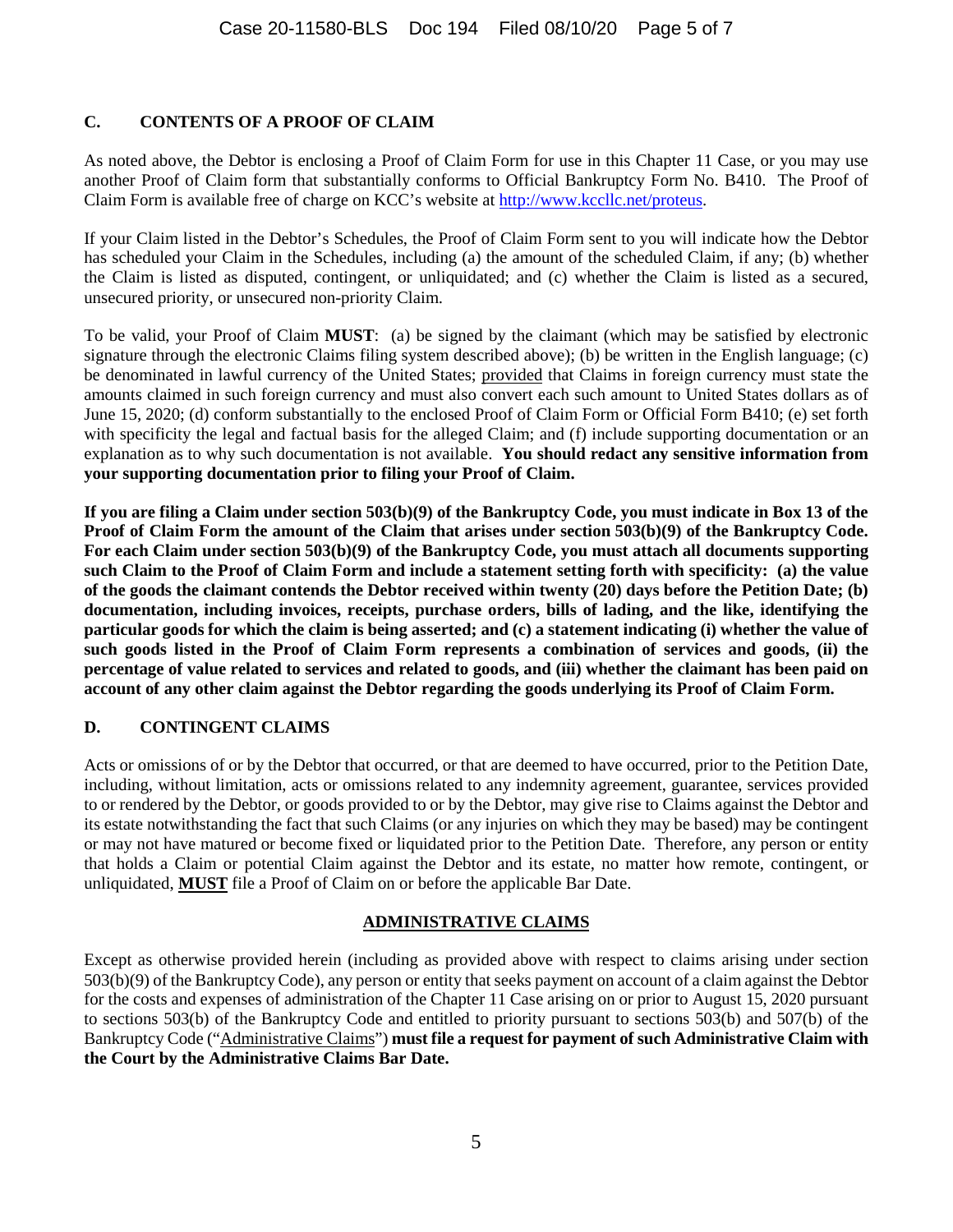Notwithstanding the above, holders of the following Administrative Claims need not file a request for payment of such Administrative Claims prior to the Administrative Claims Bar Date:

- $(a)$ any Administrative Claims that (i) have been previously paid by the Debtor or (ii) have otherwise been satisfied;
- $(b)$ any Administrative Claims that have been allowed by a prior order of the Court;
- $(c)$ any Administrative Claims that have been incurred by professionals retained in this Chapter 11 Case pursuant to sections 327, 328, 330, 363 or 1103 of the Bankruptcy Code (including, for the avoidance of doubt, the Case Professionals) and whose Administrative Claims are for compensation for services rendered or for reimbursement of expenses and indemnification incurred in this Chapter 11 Case;
- (d) any fees payable to the U.S. Trustee under 8 U.S.C. § 1930 or accrued interest thereon arising under 31 U.S.C. § 3717;
- $(e)$ any Administrative Claims (other than those described in (a)-(d) above) for goods or services that (i) the Debtor incurred and is payable in the ordinary course of business of the Debtor, and (ii) is *less than* \$100,000.00. For avoidance of doubt, any person or entity holding such an Administrative Claim that is \$100,000.00 or more shall file a request for payment by the Administrative Claims Bar Date; and
- $(f)$ Administrative Claims held by a person or entity that are incurred after August 15, 2020.

**Please take notice that any person or entity exempt from filing a request for payment of an Administrative Claim that falls within an exemption described in the list above must still properly and timely file a request for payment of any other Administrative Claim that does not fall within the exemptions described in the list above.** 

### **CONSEQUENCES FOR FAILURE TO FILE A PROOF OF CLAIM OR REQUEST FOR PAYMENT OF AN ADMINISTRATIVE CLAIM**

Any claimant that is required to file a Proof of Claim and/or a request for payment on account of an Administrative Claim in this Chapter 11 Case pursuant to the Bankruptcy Code, the Bankruptcy Rules or the Bar Date Order with respect to a particular Claim, but that fails to do so properly by the applicable Bar Date, shall be forever barred, estopped, and enjoined from: (a) asserting such Claim against the Debtor and its estate (or filing a Proof of Claim or a request for payment of an Administrative Claim with respect thereto), and the Debtor and its properties and estate shall be forever discharged from any and all indebtedness or liability with respect to such Claim and (b) voting upon, or receiving distributions under, any chapter 11 plan in the Chapter 11 Case or otherwise in respect of or on account of such Claim, and such person or entity shall not be treated as a creditor with respect to such Claim for any purpose in this Chapter 11 Case.

## **RESERVATION OF RIGHTS**

Nothing contained in this Notice or the Bar Date Order is intended or should be construed as a waiver of any of the Debtor's rights, including without limitation, its rights to: (a) dispute, or assert offsets or defenses against, any filed Claim or any Claim listed or reflected in the Schedules as to the nature, amount, liability or classification thereof; (b) subsequently designate any scheduled Claim as disputed, contingent or unliquidated; or (c) otherwise amend or supplement the Schedules. In addition, nothing contained herein is intended or should be construed as an admission